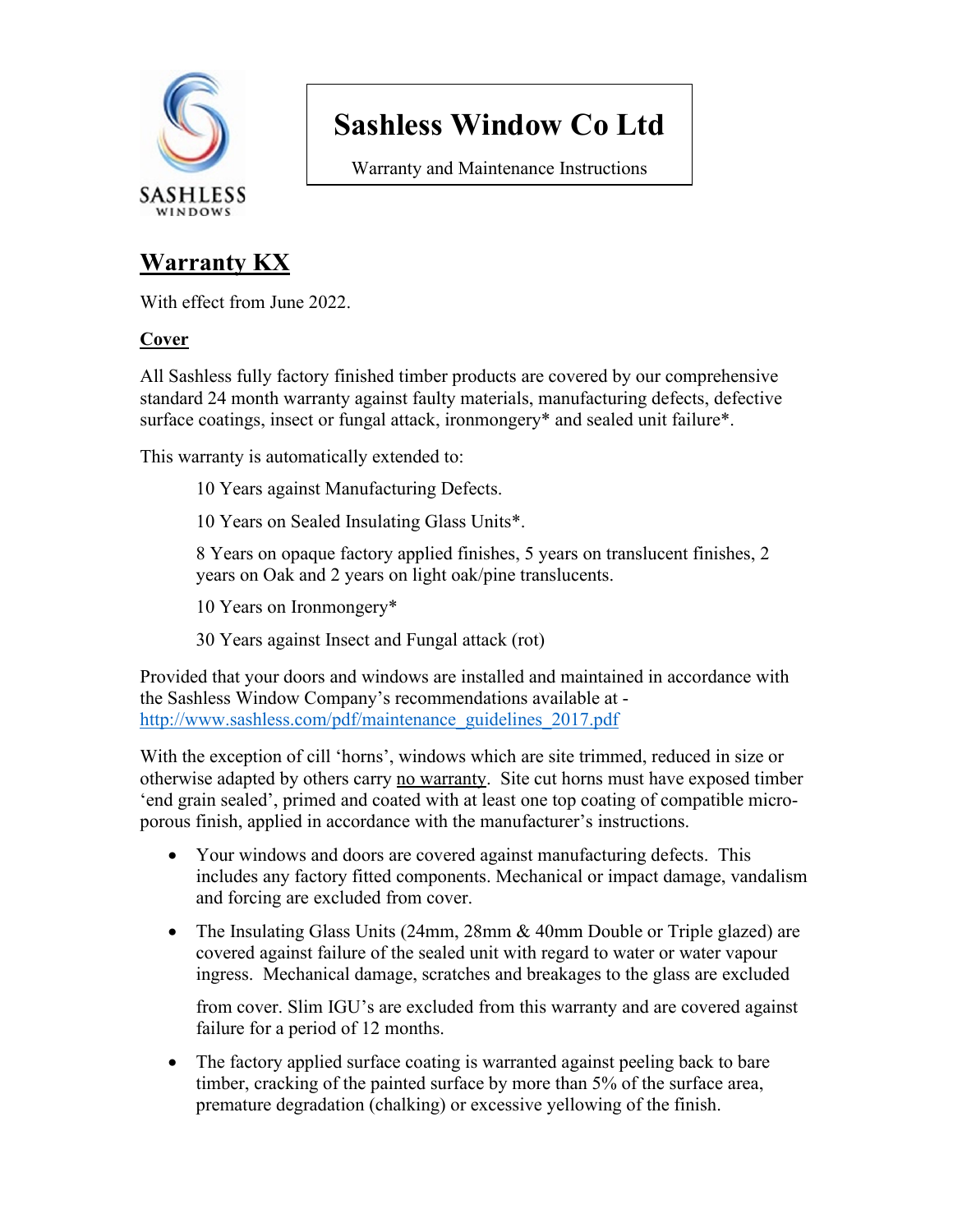

Warranty and Maintenance Instructions

- Factory fitted Ironmongery is covered against failure. The warranty excludes mechanical damage, the surface finish and failure due to lack of maintenance.
- Your windows and doors are covered against fungal and insect attack (rot) provided that the surface coatings are maintained intact, that the primer coating is not exposed and that the appropriate re-coating schedule for the exposure location/surface finish is in force, please see the BSI chart on page 3 at [http://www.sashless.com/pdf/maintenance\\_guidelines\\_2017.pdf](http://www.sashless.com/pdf/maintenance_guidelines_2017.pdf)

\*After year one the warranty covers supply only of the Ironmongery and IGU, it does not cover installation. Handles and ironmongery are supplied on an exchange replacement basis.

#### **Maintenance**

Timber joinery items manufactured by Sashless Windows are a premium quality product that will provide many years of reliable service, with a service life expectation of 60 years plus (Herriot Watt report 2012).

All construction products exposed to the elements require a degree of regular maintenance to ensure their trouble free operation. Doors, when closed, should always have their multipoint locks engaged. They should not be left 'on the latch'. This will help prevent movement of the door slab.

To ensure your standard warranty is upgraded to the Sashless Extended warranty the following maintenance recommendations must be adhered to. We recommend that the maintenance schedule log is completed and kept in a register (file) with receipts to show compliance.

#### **Ironmongery**

Window/Door handles, locks, mechanisms, restrictors, hinges et al.

It is important that hinges, espagnolettes, handles and other ironmongery and fittings are never painted. They must be kept clean and lubricated using a neutral oil. Multi-point locks should be lubricated using a water dispersant lubricating spray. Never use grease.

Cleaning and lubricating of ironmongery should be carried out every 6 months. In coastal areas, or areas of high pollution/exposure, this should be at least quarterly. Regular adjustment of keeps and locks may be necessary due to movement, loosening of fixings due to use and transportation. This is normal.

Weather-seals and Glazing tapes must be kept free from dirt, detritus and paint. They should be wiped down with a clean, soft cloth on a monthly basis. Damaged sections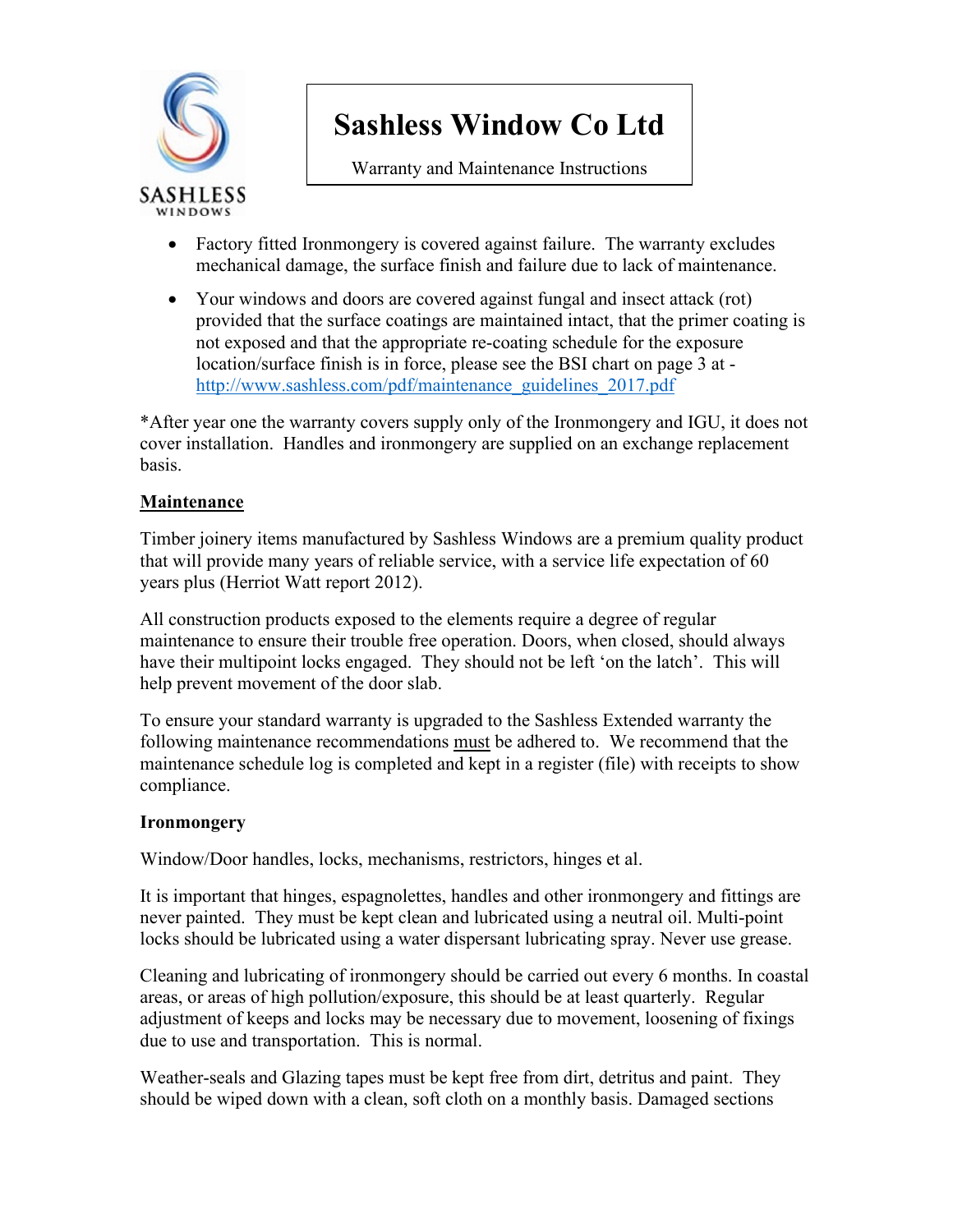

Warranty and Maintenance Instructions

should be replaced. Replacement seals/gaskets are available from Sashless Windows. Damaged gaskets are not a warranty item and are a chargeable replacement.

#### **Surface Coating**

Regular maintenance of the decorative finish of your windows and doors is required to ensure their long-term performance. Decorative surfaces are a sacrificial layer and their rate of wear is dependent upon many factors, including levels of exposure to sunshine (UV exposure & thermal gain), wind, rain, pollution, abrasion and salt spray.

All external surfaces of the windows/doors should be cleaned, as a minimum, every 3 months using a mild soap solution and a soft cloth to remove dirt, detritus, insects, algae growth, surface pollutants and acids. Window/door frames should be rinsed with clean water. Power washers must not be used to clean the windows or doors. Ladders should not rest on the window cills.

Drainage holes, channels and air gaps should be checked monthly and kept clear to remove any dust, dirt and detritus that may hinder the drain and vent method.

Inspection of the decorative finish should be carried out, at least every 6 months, to check for wear and tear (particularly top surfaces of cills and glazing beads). Any localised areas of wear, damage or movement cracks should be re-decorated using a mid and top coat, or a top coat, as required. The factory applied coatings are Remmers Induline waterbased coatings.

Remmers provide an instructional video on re-coating at:

[https://www.youtube.com/watch?v=uWSGUwSWr\\_k](https://www.youtube.com/watch?v=uWSGUwSWr_k) 

Southerly, or more exposed, elevations may need repainting before more sheltered areas.

The existing coating should be lightly abraded with fine grade abrasive to provide a key for the new coating, but not back to bare timber.

Should bare timber be exposed it must be retreated with a preservative and over-coated with primer. A water based micro-porous mid-coat should be applied in accordance with the coating manufacturers instructions, followed by a compatible top coat. If you experience difficulty in sourcing paint/stain please contact Sashless Windows.

Failure to maintain the surface coating in line with the exposure chart will invalidate your warranty.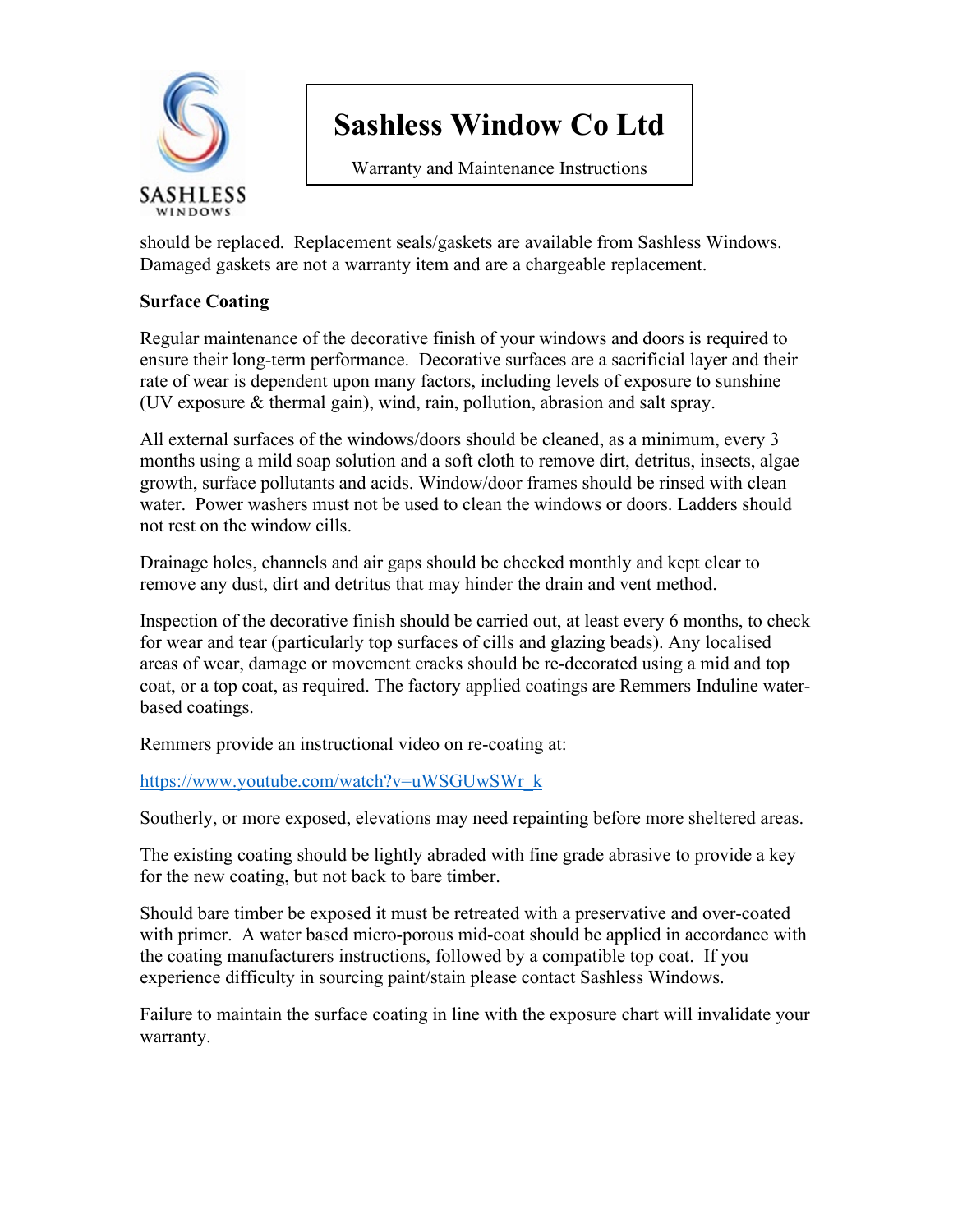

Warranty and Maintenance Instructions

#### **Exposure level chart**

Please refer to page 3 at; http://www.sashless.com/pdf/maintenance\_guidelines\_2017.pdf

#### **Adjustment**

Minor adjustment may be needed to keep your windows and doors operating within their design parameters.

Over time hinges, keeps, locks, handles and ironmongery will need some minor adjustments to compensate for movement, settlement, changes in temperature and wear and tear due to usage.

#### **Use of your joinery.**

Your windows and doors have been designed, tested and manufactured to exceed the requirements of BS644, BS6375 pts 1&2 and where specified Secure By Design [\(www.sbd.com](http://www.sbd.com/) ), however to ensure that they continue to meet the requirements and operate as designed and safely your windows and doors must be operated correctly.

#### **Windows.**

Ensure that they are installed in compliance with BS8213pt4 and maintained in accordance with the above. The windows should not be forced beyond their operating limits.

#### **Doors**

Ensure that they are installed in compliance with BS8213pt4 and maintained in accordance with the above. All doors move with changes in temperature, humidity and use. To ensure that your Sashless timber or timber composite door stays within its operating parameters the multipoint 'hooks' should be engaged at all times when the door is closed. It is usual for a door to move and +/- 4mm is within operating tolerances.

#### **Replacement Under Warranty**

Factory fitted items such as glass and ironmongery carry a 12 months parts and labour warranty, with a further 108 months parts only warranty. Replacement locks and handles are on an exchange basis. With the exception of items installed by Sashless Windows, all warranty items are on a supply only basis. On windows or doors installed by Sashless Windows, replacement items are covered for 24 months on parts and labour and a further 96 months on parts only.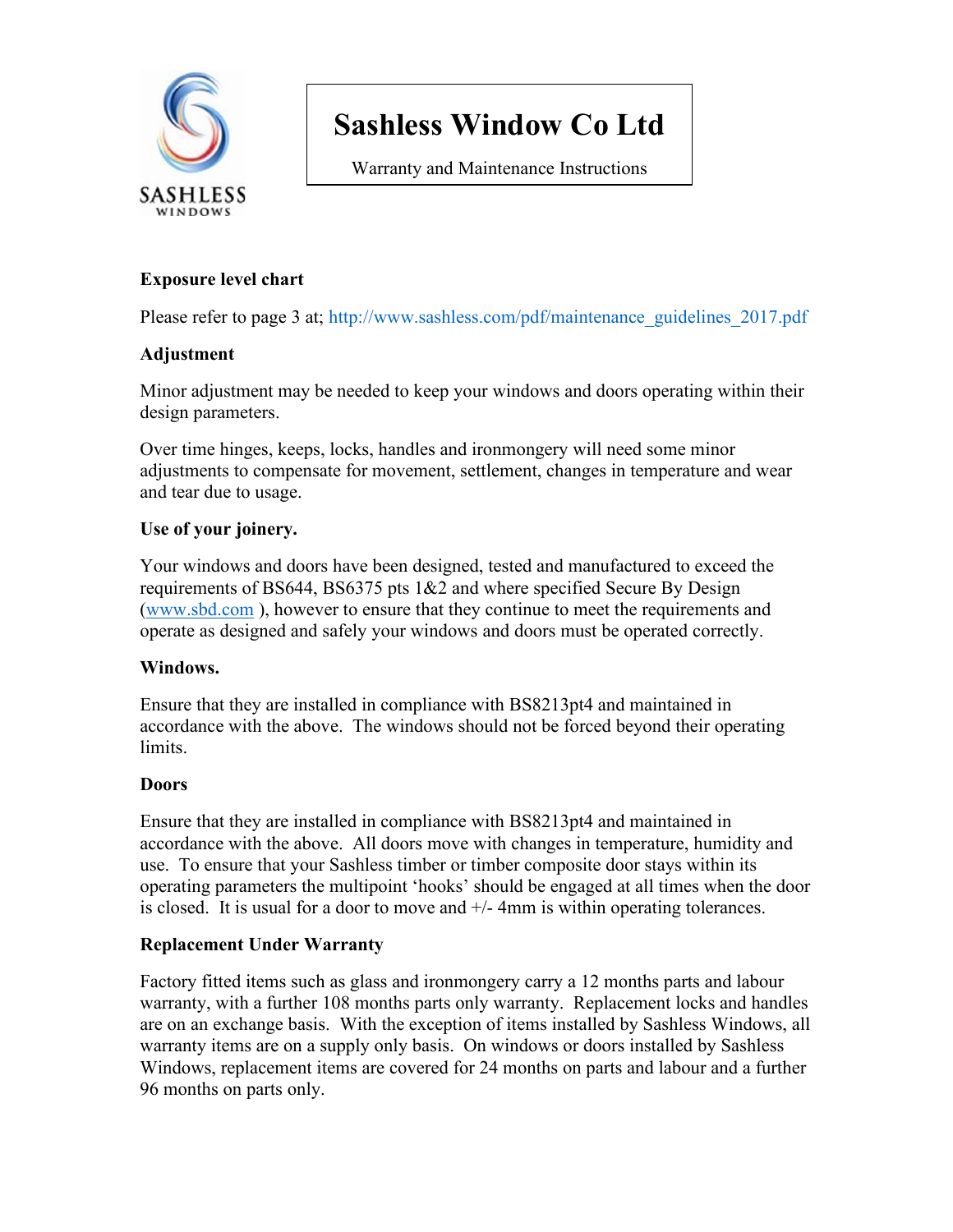

Warranty and Maintenance Instructions

#### **How to claim**

If you need to make a warranty claim for your Sashless timber windows or doors, please follow the procedure below.

*Please ensure that your complaint is covered under the terms of the warranty ie: attempted break-in, smashed glass, impact damage, general maintenance etc are not covered but may be repaired/replaced/undertaken as a chargeable service.*

Please make your claim on-line [\(https://www.sashless.com/warranty\\_form.asp\)](https://www.sashless.com/warranty_form.asp) or by post.

Post: Sashless Windows Ltd

Standard Way Business Park NORTHALLERTON DL6 2XA

Telephone claims cannot be accepted as in any dispute there is no formal record.

For your claim to be processed you must include:

| Your name.                                                                            | Your full postal address.         |
|---------------------------------------------------------------------------------------|-----------------------------------|
| Postal address of the property (if different).                                        | Contact telephone number.         |
| Contact email address.<br>The Warranty ref number $(KX$ ----- or $OX$ -----)          |                                   |
| The nature of your claim (a brief description).                                       | A photograph to show the problem. |
| Date of warranty.                                                                     |                                   |
| The date of any claim will be the date the claim is received at Sashless Windows Ltd. |                                   |

| <b>Warranty Authorised by:</b> | James Clark |  |
|--------------------------------|-------------|--|
| <b>Position:</b>               | Director    |  |
|                                |             |  |

**Date of Warranty:**